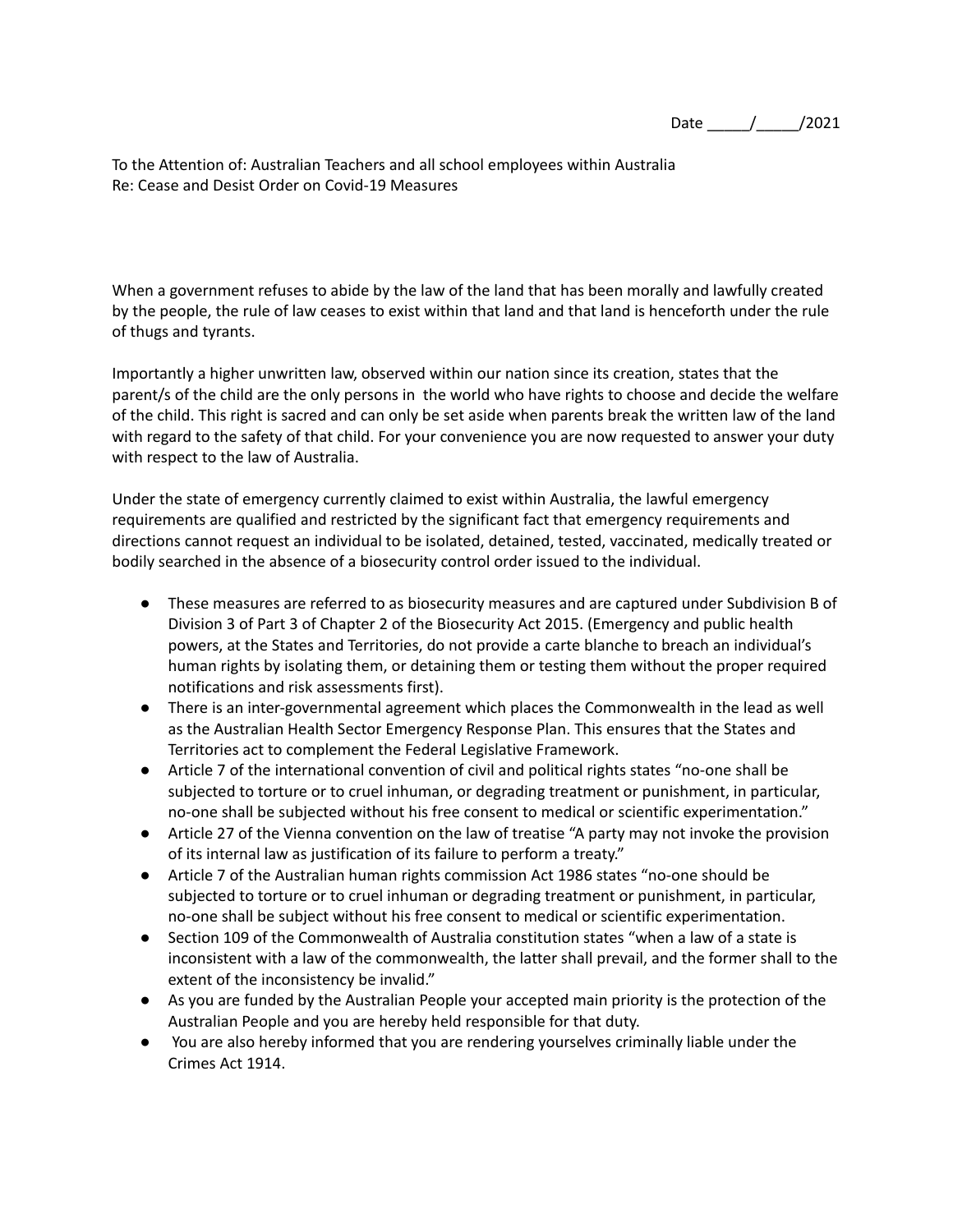We, the People of Australia order you to cease and desist the use of experimental vaccines as they constitute Crimes against Humanity under Natural Law, Common Law, Treaty Law, Articles 6 and 7 of the International Criminal Court Statute, the Nuremberg Code, the Geneva Convention, The United Nations Convention, The United Nations Declaration on the Rights of Indigenous Peoples, The United Nations' Universal Declaration on Human Rights, The Magna Carta and The Constitution of Australia. These crimes are being committed against innocent free born men, women and children of the Australian Federation all of whom stand under God's jurisdiction and protection. If you have evidence that none of these rights exist, you are hereby commanded to provide all and any such evidence within 72 hours of receipt of this Cease and Desist Order. We have seen no such evidence and believe no such evidence to exist.

The following actions consist of crimes against humanity in gross contravention of every law, and treaty ratified since World War 2.

1) All experimentation of the Covid-19 treatment on unsuspecting innocent civilians (thus constituting bio-warfare on the people).

2) All PCR testing which perpetuates the lie of a deadly pandemic, thereby constituting psychological warfare on the people if not a bio-warfare.

3) All demands to mask in places including but not limited to: private spaces, public spaces, on transportation by land, air, and maritime. This constitutes a further psychological assault on the people. 4) All lockdowns which constitute false imprisonment and a continuance of psychological warfare against the people.

5) All quarantines of healthy Australian citizens which furthers bio and psychological warfare against the Australian people.

6) All closures of state and territorial boundaries separating families and breaking fundamental rules of freedom of movement within the Federation. If the Federation has been dissolved you must make the people aware, for in such an instance the federal body has no jurisdiction upon the people and any hostile act such as those listed herein shall be considered a declaration of open war from a hostile agent against the free people of this land and the people maintain the right to protect their lives, freedoms, liberties, and property.

7) All closures of Australia's borders, which constitutes a coercive effort to force the unsuspecting people of the land into participating in a medical experiment; as well as functioning as another arm of psychological warfare on the people by dividing families and keeping the entire country hostage to the edicts of the World Health Organisation (WHO), a demonstrably corrupt institution, and the officials of which were not elected by the Australian people. The Australian Federation is to stand as a free country not a prison island.

8) All state of emergencies which constitute fraudulent excuses to continue this covert war upon the people in the shape of tyranny.

9) All unlawful contact tracing of the Australian people, which constitutes a gross invasion of privacy. 10) All determinations of "asymptomatic carriers" - a non-scientific term designed with the only purpose of justifying the mistreatment and abuse of healthy freeborn men and women in this covert warfare against the people.

This letter serves as a lawful notice to cease and desist effective immediately. We consider your actions to date, to be a cowardly declaration of war upon the people you have been entrusted to protect, namely the school aged children of Australia, and whose interests you have been paid to serve. Failure to cease and desist will be considered an act of treason against all free born men, women, and children of the Australian Federation.